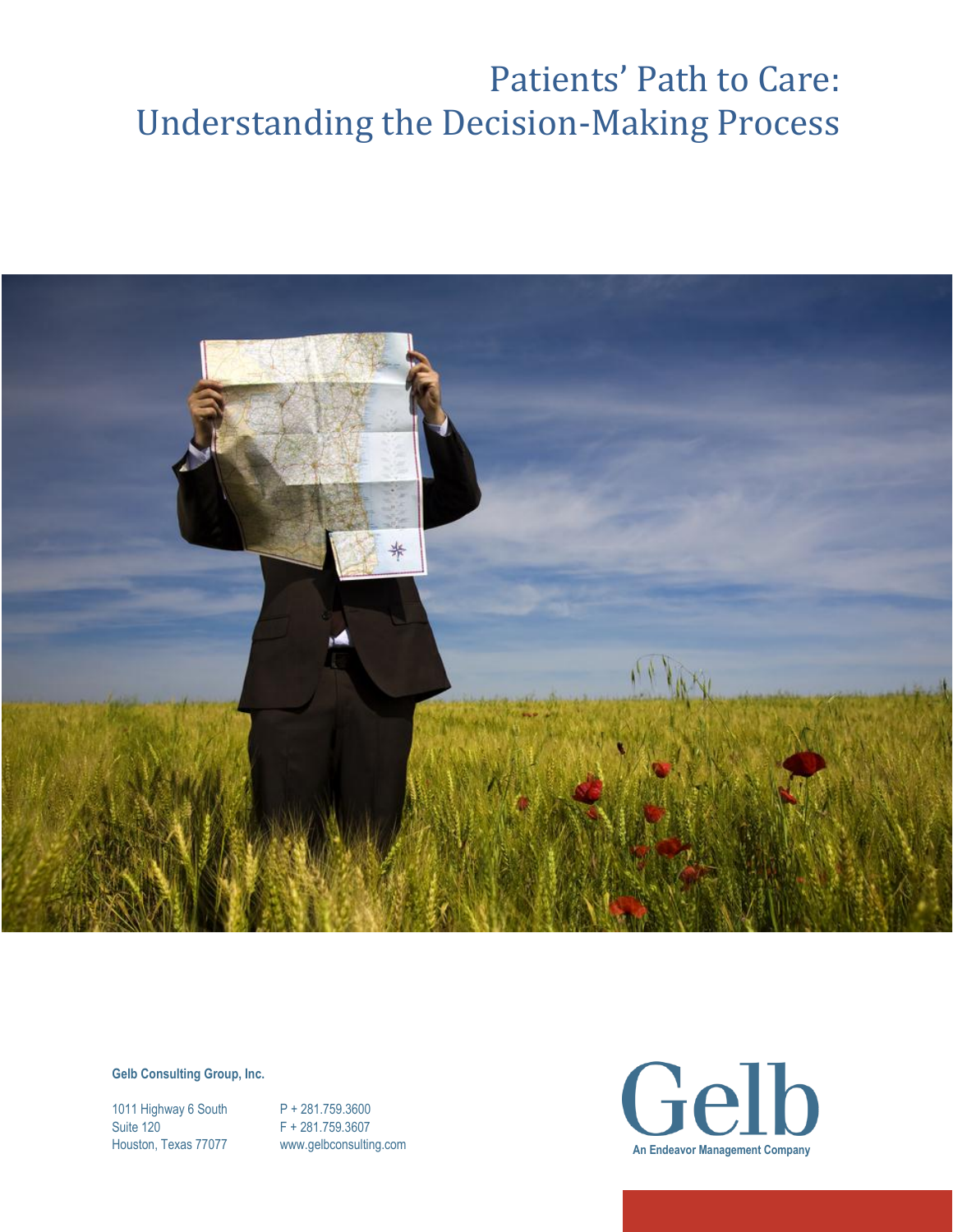## **Overview**

How are consumers making decisions about where they seek health care? And how should you inquire about this important topic to uncover candid answers? This article will examine, based on Gelb's prior work with healthcare clients, how to effectively mine information from your organization's consumers, how to aggregate the data into a meaningful call to action, and finally how to identify feasible steps to act on the uncovered insights.

### **Determining the Right Methodology**

Understanding how consumers make decisions as to where to receive their health care is critical in ensuring your organization is properly positioned to attract new patients. Gaining this insight, however, should encompass more than the age-old question, "How did you hear about us," as so often included in surveys or comment cards. Identifying who or what influenced their decision allows organizations to engage in more strategically targeted marketing efforts with more successful results. However, uncovering patients' selection process is complex as they are faced with a number of tough decisions, such as – *Who will provide me the best care? Who will give me the most personal attention? Who has the best technology*? And adding to this, we have found that consumers are addressing these questions from different psychological perspectives and finding the answers in a number of places.

As with any research, choosing the most appropriate methodology influences the quality of information you are able to collect. Exhibit 1 lists questions to consider in deciphering which methodology is best for your investigation.

Quantitative data allows organizations to clearly and quickly identify trends among a large group of respondents, especially with a research effort conducted on a national scale. Health systems can easily ascertain what aspects of their institution might resonate with potential patients based on an ongoing and standardized survey effort, such as the Press Ganey patient satisfaction surveys. However, such endeavors do not always allow for specific and localized information about an organization's competitive environment, nor can they provide a detailed profile of their current patients and list characteristics and driving motivators – both logical and emotional – for them.

|  | Quantitative -<br>Survey                   | • Will your questions seek to uncover trends on a<br>large scale among a large number of respondents? |
|--|--------------------------------------------|-------------------------------------------------------------------------------------------------------|
|  | Qualitative -<br><b>Focus Group</b>        | • Will your questions aim to gauge local attitudes<br>on general topics?                              |
|  | Qualitative -<br><b>Experience Mapping</b> | . Will your questions ask individuals to share<br>personal details from their experience(s)?          |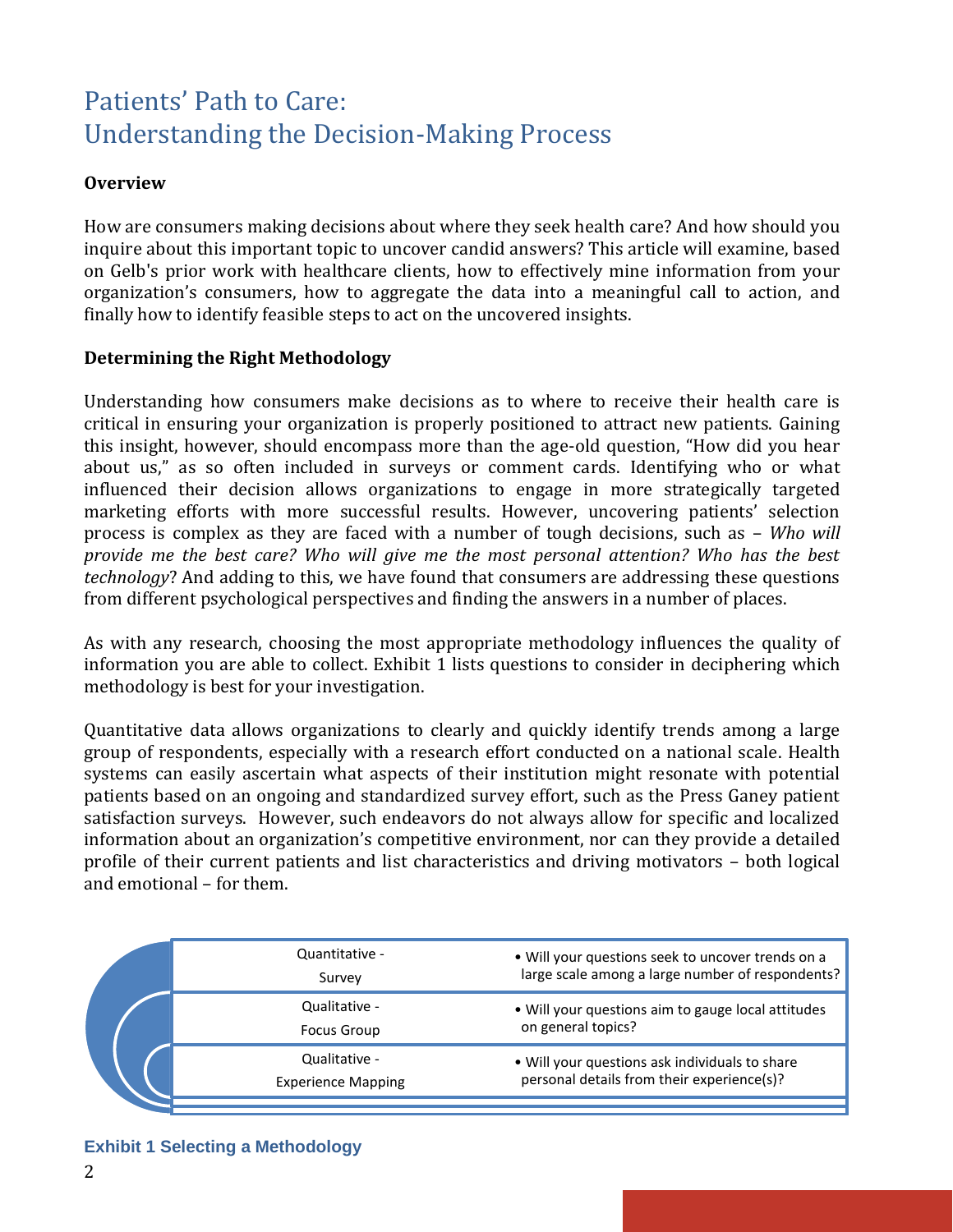Gelb's approach to understanding how consumers select a healthcare provider often involves qualitative research methods, such as traditional focus groups or experience mapping interviews. While most researchers are familiar with the former, the latter involves in-depth one-on-one conversations with patients of an organization. These discussions follow an experience map that details key steps as a patient at a particular organization. Using this technique allows for a rich look into patients' experiences, including how they selected the healthcare organization in question in the first place. In Exhibit 2 shows an example of an experience map, with the first section highlighted as it focuses on revealing consumers awareness of and preference for an organization.

For more general conversations, such as a hospital's reputation within its community, a focus group could speak to the local opinion and would ideally be selected to represent their area. Focus groups also allow for commonalities to quickly be acknowledged as participants share ideas, contribute to each other's thoughts, and hear themes in one another's answers. However, it is important to ensure that individual nuances emerge, an often difficult task within a larger group.



To help customers recall their experiences across multiple Touchpoints, we use an Experience Map.

### **Exhibit 2 Experience Map**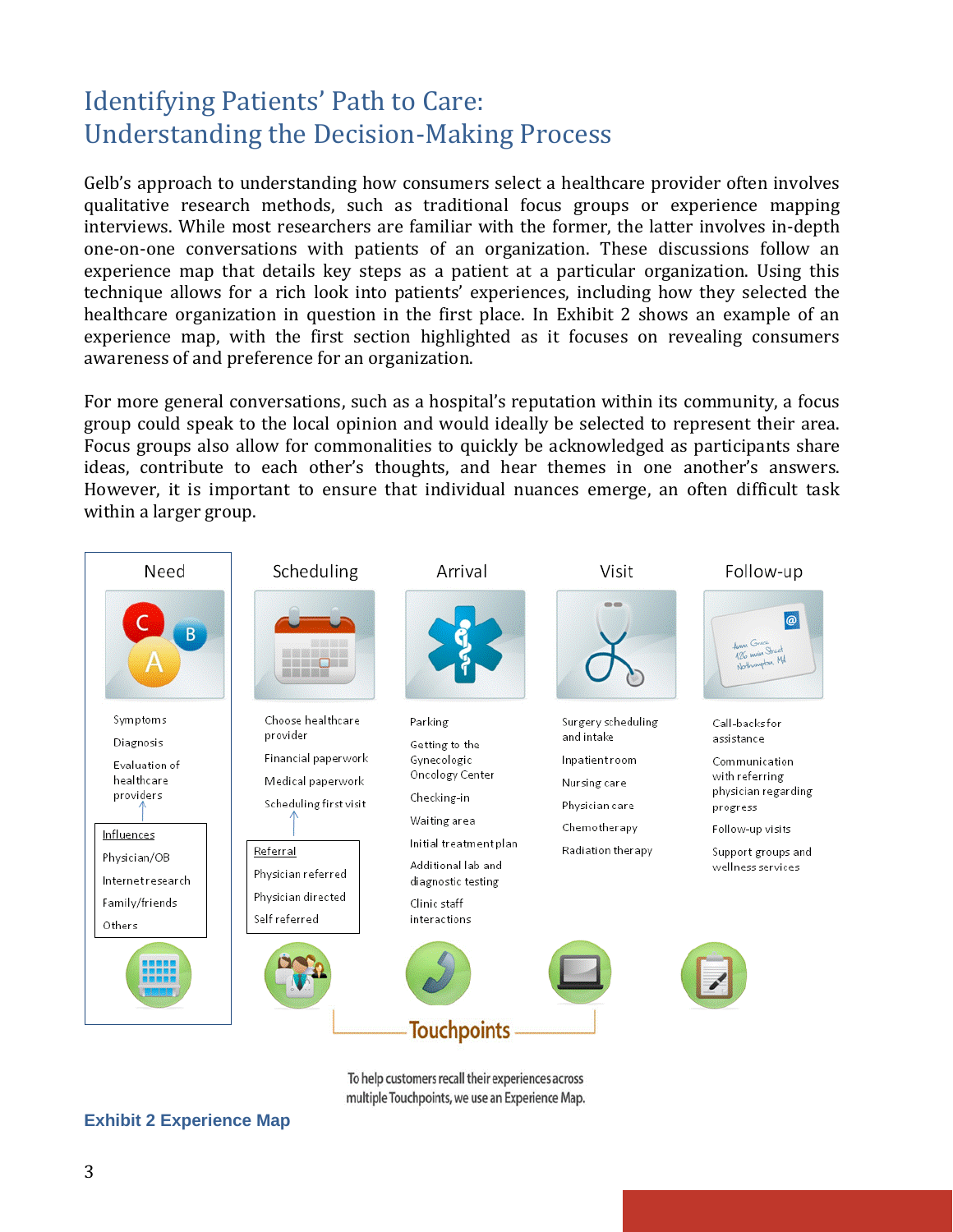For more detailed and personal conversations, experience mapping might be the more suitable approach. This tactic is also preferable when seeking the opinions of a specific patient population, such as those with a certain diagnosis, as they are often more difficult to locate and gather together in one room at the same time. If a hospital strives to truly comprehend what brought a patient through their doors, they must first appreciate what a patient has gone through prior to that step. Gaining an understanding of how a patient's experience began starts with talking about when they first started to notice something wasn't quite right. *Who did they see first? What kind of conversations did they have with the people around them? What were they told to do by others?* Questions of this nature are often difficult for individuals to answer in a group setting given the very personal nature of discussing one's health and healthcare. It may also be difficult to address in a group setting given the nuances unique to the specific patient population in question. Making these inquiries on a one-on-one basis not only allows for a greater sense of comfort between interviewee and interviewer, but also permits for probing beyond the initial account of events. To further illustrate the often sensitive nature of these conversations, see Exhibit 3, a quote from an interviewee with which we asked how she as a mother decided where her daughter should be treated.

*"Our doctors here, they were overwhelmed. It's not like they were trying to find any kind of solution for us either. We told them to call XXX…it was like you're here to help us, why do we have to tell them what to do… [My daughter] is lying in bed…and we were so helpless. My husband was like forget it and I'll go online and we'll do whatever we need to do. He found this 1-800 number and said I'll see what happens. This was a nurse on the phone and she said I'll let you talk to this doctor. This doctor takes one week out of his whole year to do clinicals; he's in the research lab the rest of the year….it was like God was helping us. He said this is my specialty, this is what I do and I want to see your daughter. He asked my husband did she start any kinds of treatment and he said no they only did a biopsy and they've just left her to die…We asked all the doctors to get all the slides ready. And we had to take an ambulance to get there…and we had to come up with a \$1000 before they would take us and they put us in there on a Saturday night and we got there on a Sunday morning."*

### **Exhibit 3 Experience Mapping Sample Response**

### **Mining for and Presenting the Information**

Consumers draw from a myriad of resources to determine which healthcare provider is the right one for them. Drawing these out from consumer's memory, and in detail, often presents a challenge to interviewers. Physically handing the printed experience map to an interviewee and asking them to read through the associated activities with each stage assists them in recalling what activities they may have engaged in. It may also assist in serving as a reminder that one's experiences with an organization usually begins before their first physical interaction with the entity.

Starting with the individual's more logical side may help them better organize and recall their memories. What resources have they seen from this organization, such as a brochure, web site, advertisement, commercial, or billboard? Then from an emotional perspective, many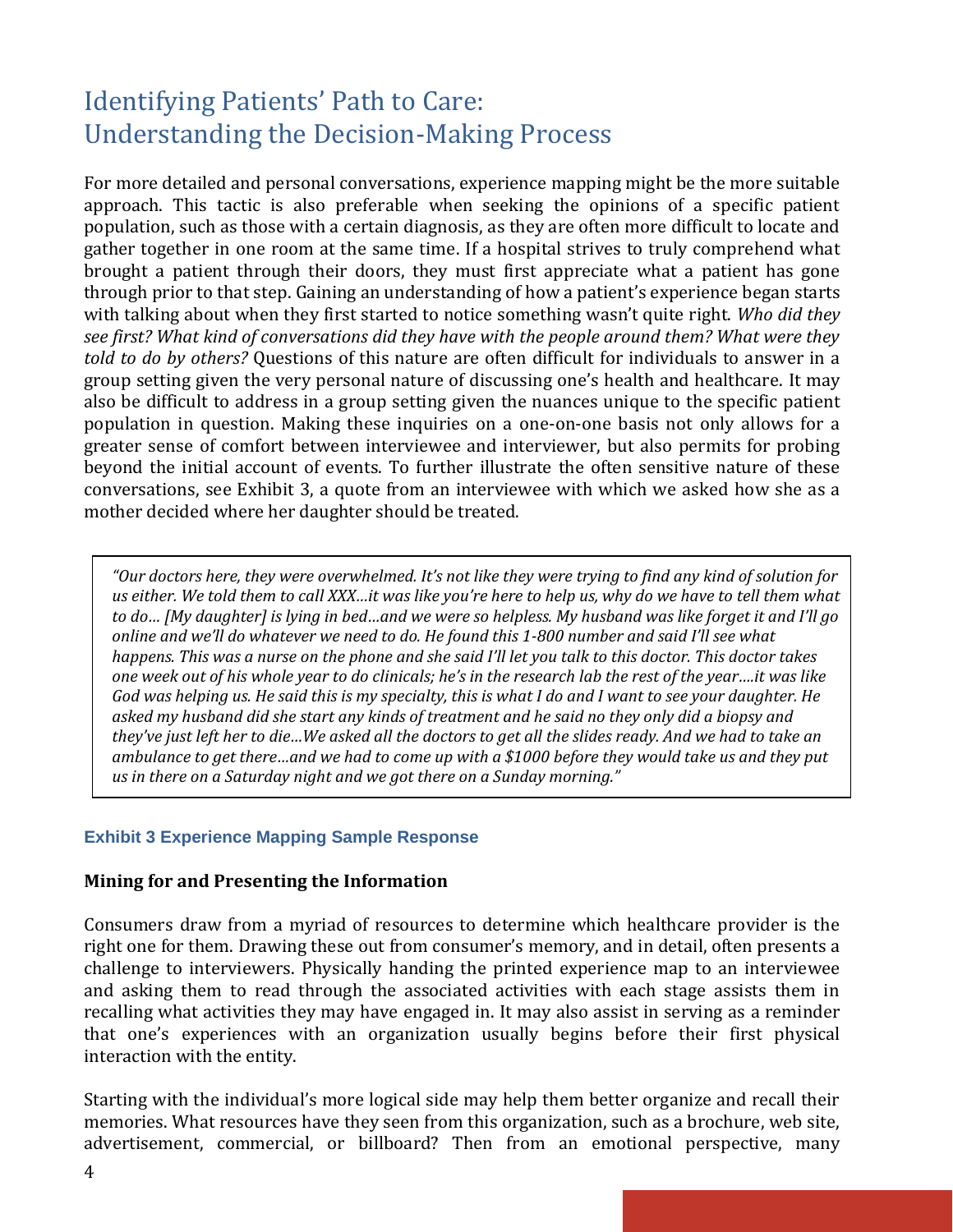consumers may have drawn on their own perceptions of and experiences with a hospital. They might have considered their knowledge of the facility, how have they or others they know been treated there in the past, their personal perception of the facility's reputation, level of care offered, and the skill level, knowledge, and education of physicians.

Just as it is important to understand what resources patients access, it is vital to understand how they are using these resources and what they find helpful. For example, so often consumers' decisions are understandably based on an interpersonal conversation, as it is usually an individual the consumer knows and trusts. Interpersonal resources, such as family, friends and doctors, address two areas of concern for consumers – *What's been true for you? What do you recommend?* Family and friends are questioned as to whether they're familiar with an organization, what they've heard others say about it, and if they've had prior personal experiences there. However, in a recent study we conducted with parents of pediatric patients of an academic medical center, we heard from younger consumers that online resources, such as message boards, are used in a similar manner as interpersonal networks. These resources allowed them to connect with others in similar situations as themselves, and often these individuals had more knowledge and empathy than their friends and families.

Once interviews have been completed, we have found the most valuable means with which to share collected information is to relay it from the patients' perspectives. Below we have listed steps in this process and Exhibit 4 provides examples of patient-centered statements.

- Use the data from the experience mapping interviews to aggregate the stories heard. Tip: Create one voice representing what was true for the majority.
- Present common themes from the consumer's perspective. Tip: Consider how they found about the organization in question, what they heard others say about it, and how they decided it was right for them.



**Exhibit 4 Writing in the Voice of the Customer**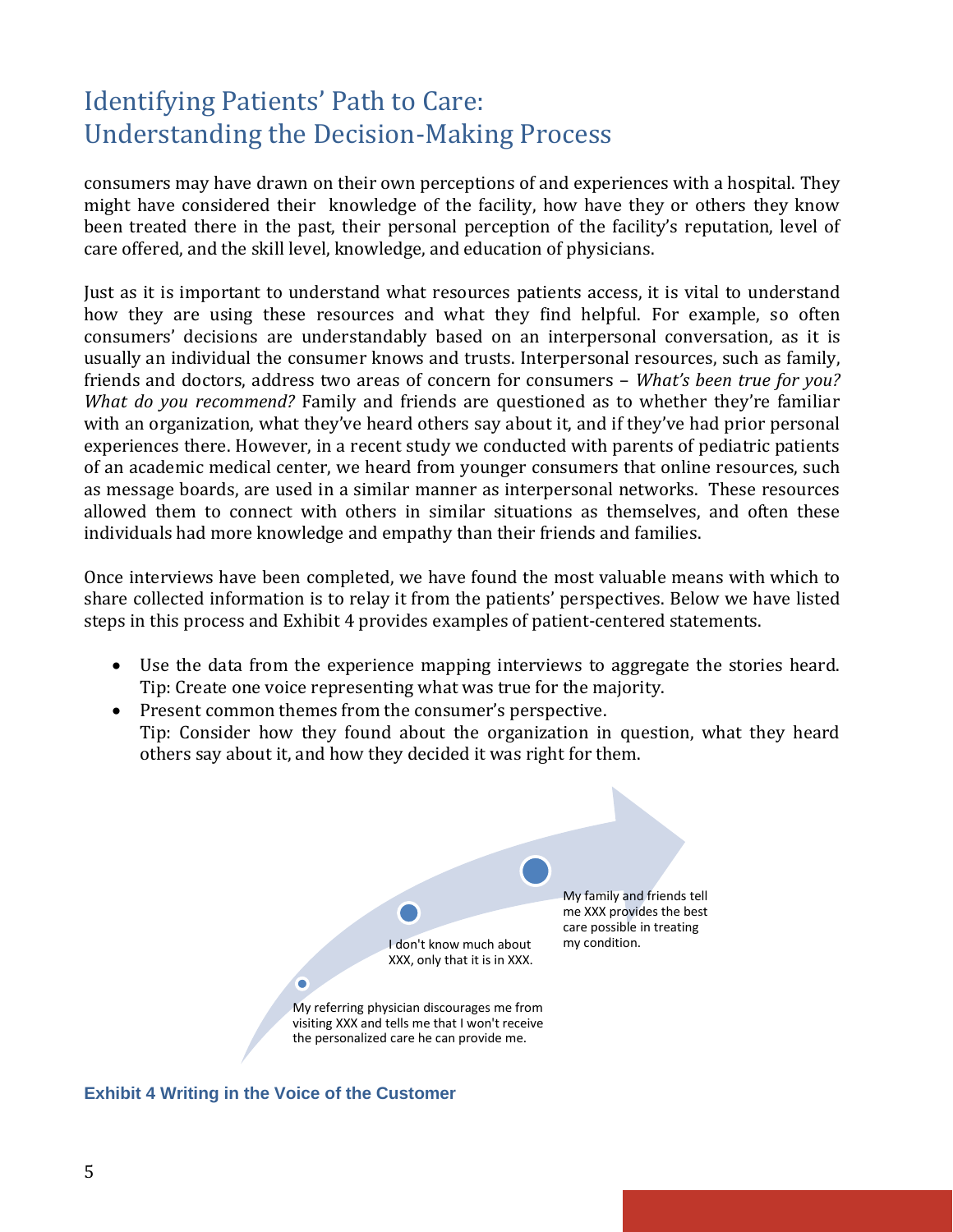Another method with which to share your findings is to create a patient profile. Examine details from each interviewee to create an overview as to what characteristics the group of interviewees might share. These could include, but are not limited to, demographic details, psychographic information, and attitudes held by experience mapping interviewees. The patient profile is similar to demographics produced by a quantitative survey or a focus group, yet it is entirely appropriate to include the more emotional characteristics that arose out of your conversations. These serve to produce a clearer idea of your audience and their motivations. See Exhibit 5 for an illustration of this depiction.

**Segment Overview**: Low initial knowledge of their condition, and at first rely on counsel of friends, family and physician, conducting little research until additional opinions sought

#### **Demographics**

- Married individuals
- Involved family and friends

#### **Appeal of Hospital**

- Physician suggests XXX as best hope for treatment
- Friends and family endorse this, citing their own experiences
- Immediate treatment, reputation, research and treatment options not available elsewhere stand out

#### **Psychographics**

- Rely on others to help them, look to doctor for answers and solutions and to friends and family for reassurance
- Only when doctor disappoints (can't offer other options) do they take things into their own hands, research options and make selection themselves

#### **Attitudes about Condition**

• Willing to do whatever it takes to care for treatment, but limited knowledge of condition leads to immediate concern with severity of diagnosis

### **Exhibit 5 Patient Profile**

Additionally, consider developing a framework around the information by categorizing the functional and emotional needs of interviewees. Examine the language interviewees used in their conversations. Did their words center more on concepts of technology? Or was the conversational focus on more interpersonal aspects? Distinguishing between the two can help you determine if your organization is more positioned as high tech or high touch, as seen in the Perceptual Map, Exhibit 6. Also, again based on the language used by consumers in your experience mapping interviews, you can distinguish between whether you are perceived to be more focused on the consumer or yourself. Did consumers speak about how they thought you were concentrated on their care and well-being? Or conversely, did they mention that your focal point is on advancing your own research? A categorizing framework such as this further illustrates the nuanced way you are perceived by consumers and this perception might influence their selection of you as a provider. You can also employ the same process to comprehend how your competitors are perceived.

High tech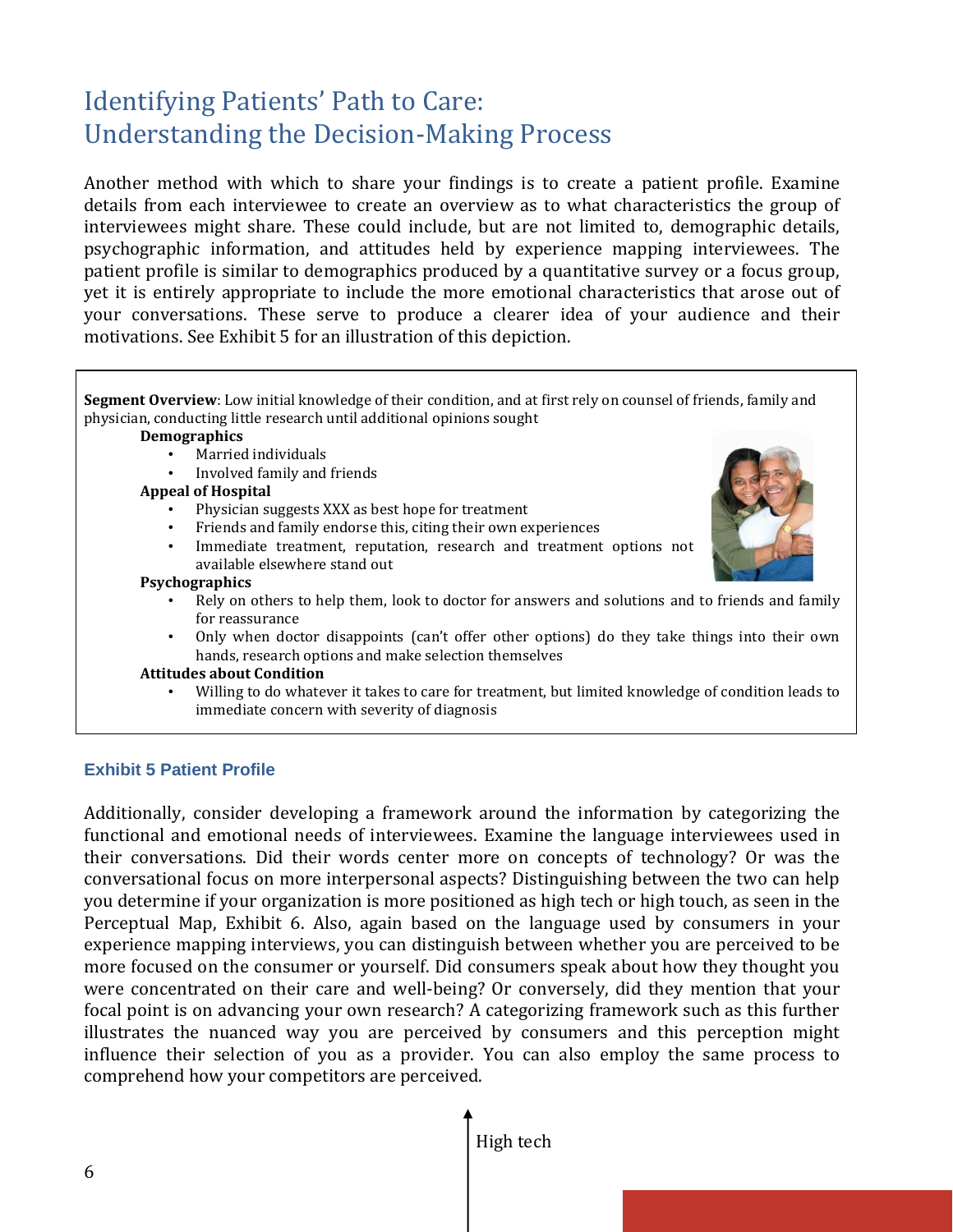## **Your Company**

You Me

### **Competitor**

High touch

### **Exhibit 6 Perceptual Map**

For the purpose of this article, we have focused on gaining a deeper understanding of consumer selection via experience mapping, but the process can certainly be used to understand consumer experiences in their entirety. Revisit Exhibit 2, the Experience Map, to review additional pieces of a patient's experience you can discuss and dissect further.

### **Uncovering Your Focus**

Experience mapping interviews not only allows researchers to ask personal questions of consumers, but also to dig deeper into their responses to clearly understand their needs, thoughts, opinions, motives, and influences. Such a technique could help your organization better identify how your patients are finding your front door. But patients want different things – some seek out and focus on information regarding an organization's quality while others look for stories related to the personal care the organization will provide them. To effectively address both segments, you must strategically position yourself to speak to both groups, or whichever group(s) your findings might reveal.

Workshops can be a useful tool to discuss findings and determine how to take action based on these insights. First, review the information currently offered to patients as well as the findings from experience mapping or focus groups. Then identify the areas of your organization or messages about your organization that are not being clearly communicated to your patients. Brainstorming is an effective way to recognize ways to better address these areas or messages. More specifically, workshop attendees should be encouraged to ascertain which ideas are feasible and which ones can be solved individually or require a larger team effort (see Exhibit 7).

For example, how do you make online resources interpersonal? One solution for a pediatric area of a large academic medical center was to place videos on their web site featuring pediatric patients offering more information on treatments, the facility, and their experiences. Or, how do you cultivate and maintain deep referring relationships with community physicians? An online dashboard eliciting immediate feedback from referring physicians could be a possible resolution to this as it would allow real-time responses to any feedback in need of resolution.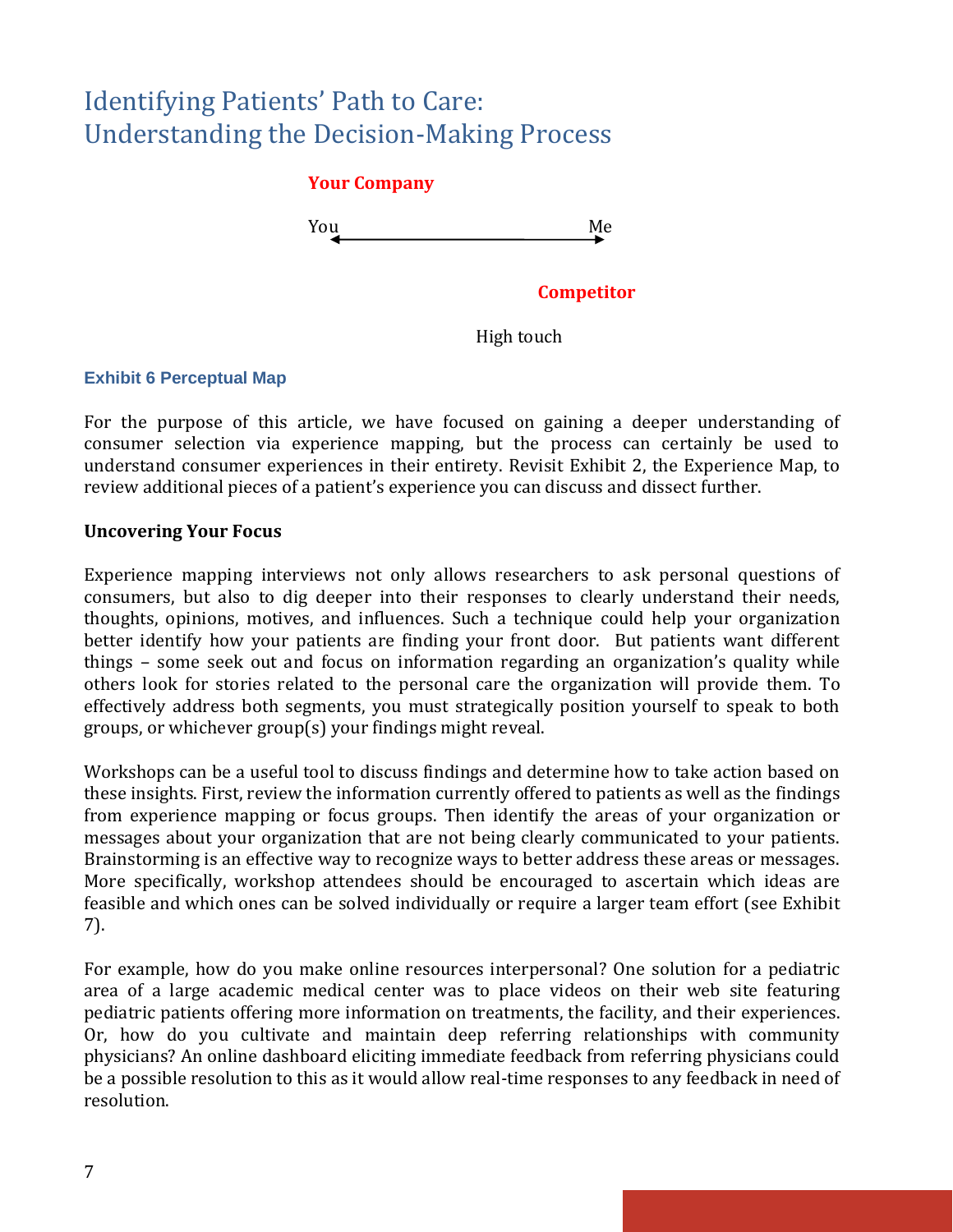

## **Exhibit 7 Experience Mapping Workshop**

Be mindful that what kind of information and resources that will most effectively speak to your potential patients may vary. As one patient explained us,

*"I can't tell you the newspaper ad was more important than seeing a friend on TV that was treated [at the hospital] or more important than the referral from my surgeon…Every one of those things was important to me. It was seeing how all of those pieces fit together [that] gave me the comfort that I was in the right place."* 

We suggest that even though your pieces may fit together in your mind, it is a worthwhile exercise to examine what pieces you are working with and evaluate how they fit together in patients' minds.